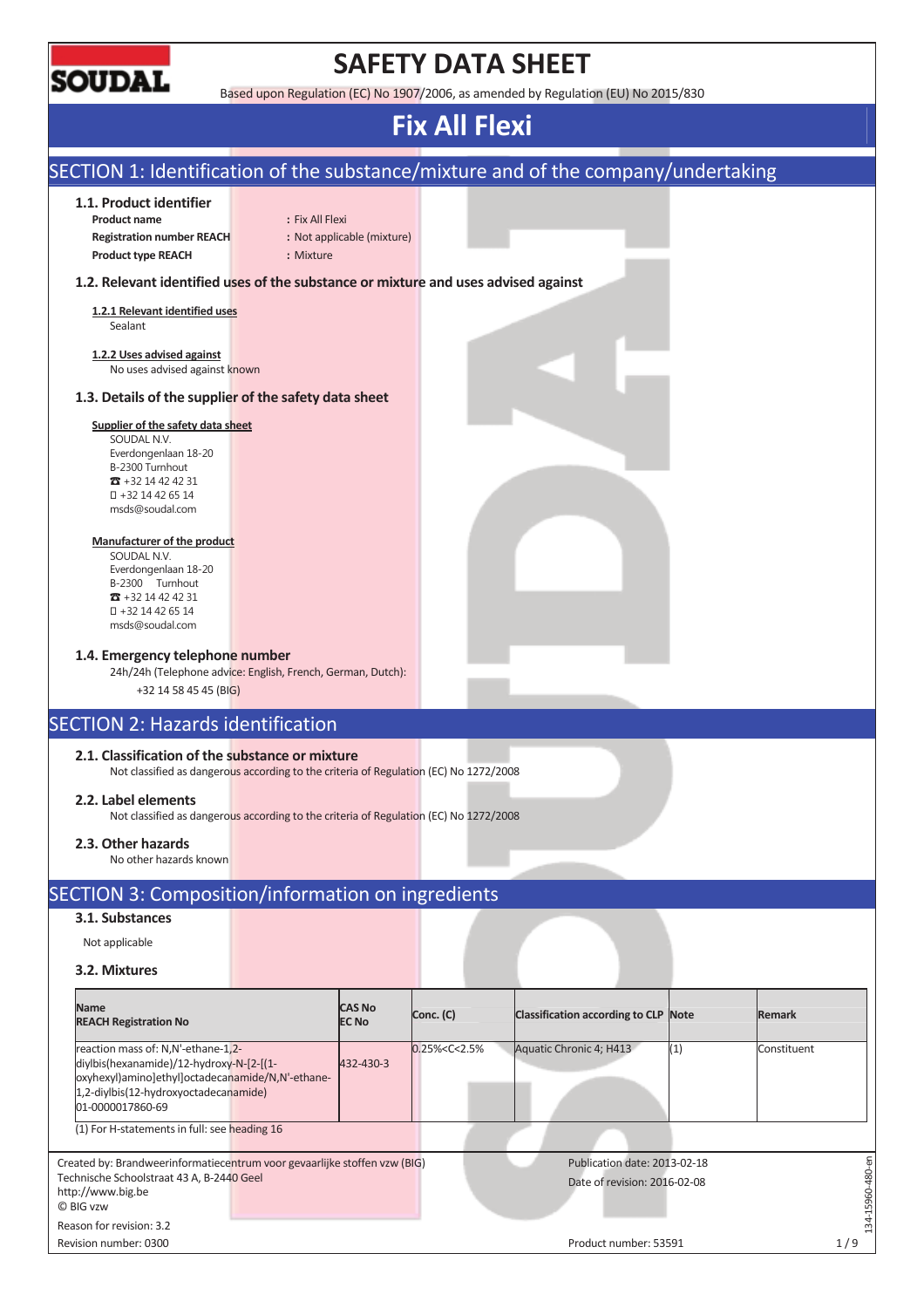| <b>SECTION 4: First aid measures</b>                                                                                                                                                                                                                                                                                                                                                                                                  |                                                                                                                                                                                                                                                                                                                                                                                                                                                                                                                                                                                                              |
|---------------------------------------------------------------------------------------------------------------------------------------------------------------------------------------------------------------------------------------------------------------------------------------------------------------------------------------------------------------------------------------------------------------------------------------|--------------------------------------------------------------------------------------------------------------------------------------------------------------------------------------------------------------------------------------------------------------------------------------------------------------------------------------------------------------------------------------------------------------------------------------------------------------------------------------------------------------------------------------------------------------------------------------------------------------|
| 4.1. Description of first aid measures<br>General:<br>If you feel unwell, seek medical advice.<br><b>After inhalation:</b><br>After skin contact:<br>After eye contact:<br><b>After ingestion:</b><br>4.2.1 Acute symptoms<br><b>After inhalation:</b><br>No effects known.<br>After skin contact:<br>After eye contact:<br>No effects known.<br>After ingestion:<br>No effects known.<br>4.2.2 Delayed symptoms<br>No effects known. | Remove the victim into fresh air. Respiratory problems: consult a doctor/medical service.<br>Rinse with water. Soap may be used. Take victim to a doctor if irritation persists.<br>Rinse with water. Do not apply neutralizing agents. Take victim to an ophthalmologist if irritation persists.<br>Rinse mouth with water. Consult a doctor/medical service if you feel unwell.<br>4.2. Most important symptoms and effects, both acute and delayed<br>ON CONTINUOUS EXPOSURE/CONTACT: Tingling/irritation of the skin.<br>4.3. Indication of any immediate medical attention and special treatment needed |
| If applicable and available it will be listed below.                                                                                                                                                                                                                                                                                                                                                                                  |                                                                                                                                                                                                                                                                                                                                                                                                                                                                                                                                                                                                              |
| <b>SECTION 5: Firefighting measures</b>                                                                                                                                                                                                                                                                                                                                                                                               |                                                                                                                                                                                                                                                                                                                                                                                                                                                                                                                                                                                                              |
| 5.1. Extinguishing media<br>5.1.1 Suitable extinguishing media:<br>5.1.2 Unsuitable extinguishing media:<br>No unsuitable extinguishing media known.<br>5.3. Advice for firefighters<br>5.3.1 Instructions:<br>No specific fire-fighting instructions required.<br>5.3.2 Special protective equipment for fire-fighters:                                                                                                              | Polyvalent foam. Dry chemical powder. Carbon dioxide.<br>5.2. Special hazards arising from the substance or mixture<br>Upon combustion: formation of CO, CO2 and small quantities of nitrous vapours, hydrogen chloride.<br>Gloves. Protective clothing. Heat/fire exposure: compressed air/oxygen apparatus.                                                                                                                                                                                                                                                                                                |
| <b>SECTION 6: Accidental release measures</b>                                                                                                                                                                                                                                                                                                                                                                                         |                                                                                                                                                                                                                                                                                                                                                                                                                                                                                                                                                                                                              |
| No naked flames.<br>6.1.1 Protective equipment for non-emergency personnel<br>See heading 8.2<br>6.1.2 Protective equipment for emergency responders<br>Gloves. Protective clothing.<br>Suitable protective clothing<br>See heading 8.2                                                                                                                                                                                               | 6.1. Personal precautions, protective equipment and emergency procedures                                                                                                                                                                                                                                                                                                                                                                                                                                                                                                                                     |
| 6.2. Environmental precautions                                                                                                                                                                                                                                                                                                                                                                                                        | Contain leaking substance. Use appropriate containment to avoid environmental contamination.                                                                                                                                                                                                                                                                                                                                                                                                                                                                                                                 |
|                                                                                                                                                                                                                                                                                                                                                                                                                                       | 6.3. Methods and material for containment and cleaning up<br>Scoop solid spill into closing containers. Clean contaminated surfaces with an excess of water. Wash clothing and equipment after handling.                                                                                                                                                                                                                                                                                                                                                                                                     |
| Reason for revision: 3.2                                                                                                                                                                                                                                                                                                                                                                                                              | Publication date: 2013-02-18                                                                                                                                                                                                                                                                                                                                                                                                                                                                                                                                                                                 |
|                                                                                                                                                                                                                                                                                                                                                                                                                                       | Date of revision: 2016-02-08                                                                                                                                                                                                                                                                                                                                                                                                                                                                                                                                                                                 |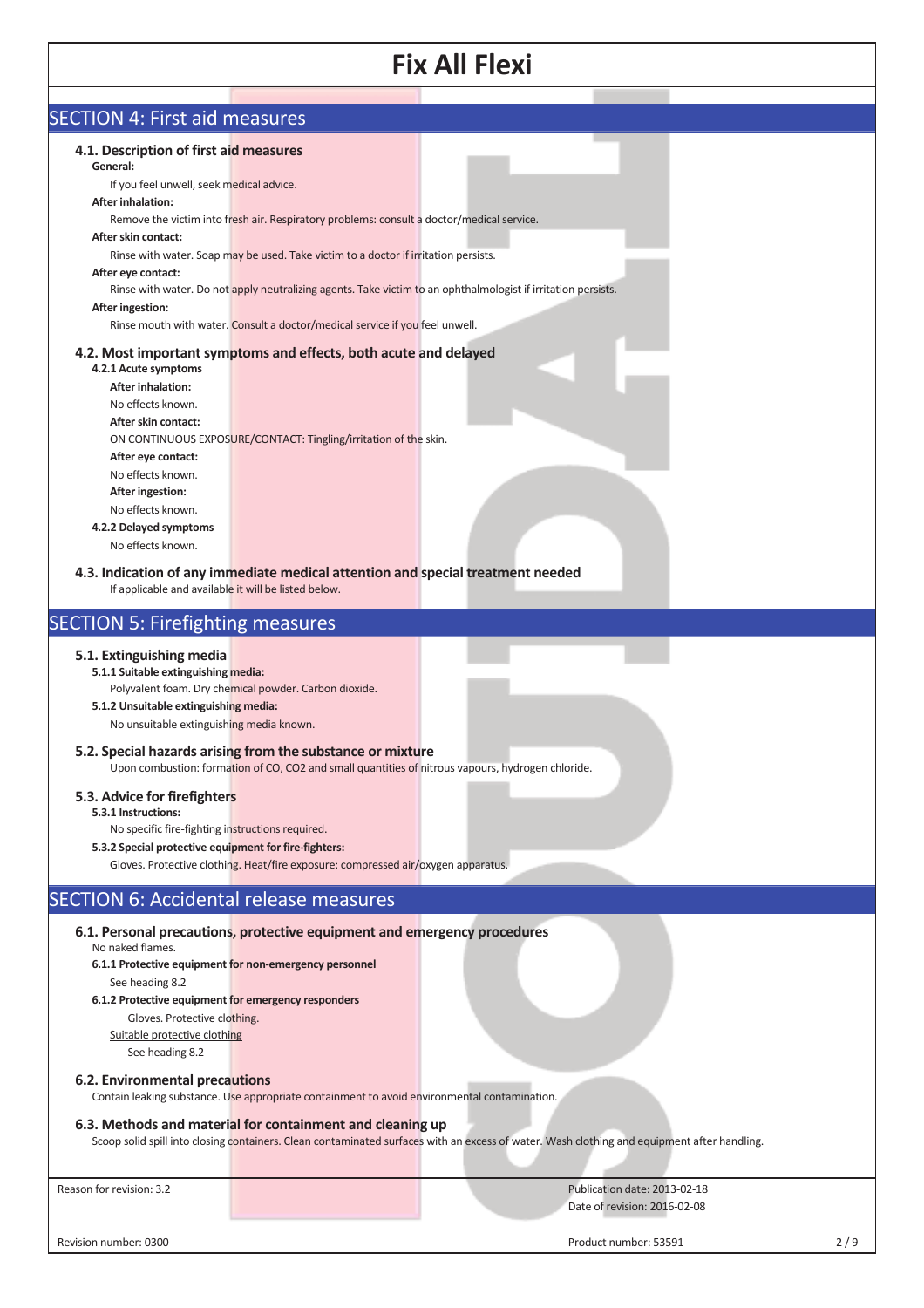|                          |                                                                                    |  |                                                                                       | <b>Fix All Flexi</b>                                                                                                 |                                                                                                                                                                   |                                                                                                                                                                   |
|--------------------------|------------------------------------------------------------------------------------|--|---------------------------------------------------------------------------------------|----------------------------------------------------------------------------------------------------------------------|-------------------------------------------------------------------------------------------------------------------------------------------------------------------|-------------------------------------------------------------------------------------------------------------------------------------------------------------------|
|                          | 6.4. Reference to other sections<br>See heading 13.                                |  |                                                                                       |                                                                                                                      |                                                                                                                                                                   |                                                                                                                                                                   |
|                          | <b>SECTION 7: Handling and storage</b>                                             |  |                                                                                       |                                                                                                                      |                                                                                                                                                                   |                                                                                                                                                                   |
|                          | scenarios that correspond to your identified use.                                  |  |                                                                                       |                                                                                                                      | The information in this section is a general description. If applicable and available, exposure scenarios are attached in annex. Always use the relevant exposure |                                                                                                                                                                   |
|                          | 7.1. Precautions for safe handling                                                 |  | Keep away from naked flames/heat. Observe normal hygiene standards.                   |                                                                                                                      |                                                                                                                                                                   |                                                                                                                                                                   |
|                          | 7.2.1 Safe storage requirements:                                                   |  | 7.2. Conditions for safe storage, including any incompatibilities                     |                                                                                                                      |                                                                                                                                                                   |                                                                                                                                                                   |
|                          | 7.2.2 Keep away from:                                                              |  | Store at room temperature. Meet the legal requirements. Max. storage time: 1 year(s). |                                                                                                                      |                                                                                                                                                                   |                                                                                                                                                                   |
|                          | Heat sources.<br>7.2.3 Suitable packaging material:                                |  |                                                                                       |                                                                                                                      |                                                                                                                                                                   |                                                                                                                                                                   |
|                          | Synthetic material.<br>7.2.4 Non suitable packaging material:<br>No data available |  |                                                                                       |                                                                                                                      |                                                                                                                                                                   |                                                                                                                                                                   |
|                          | 7.3. Specific end use(s)                                                           |  |                                                                                       | If applicable and available, exposure scenarios are attached in annex. See information supplied by the manufacturer. |                                                                                                                                                                   |                                                                                                                                                                   |
|                          |                                                                                    |  |                                                                                       |                                                                                                                      |                                                                                                                                                                   |                                                                                                                                                                   |
|                          |                                                                                    |  | SECTION 8: Exposure controls/personal protection                                      |                                                                                                                      |                                                                                                                                                                   |                                                                                                                                                                   |
|                          | 8.1. Control parameters<br>8.1.1 Occupational exposure                             |  |                                                                                       |                                                                                                                      |                                                                                                                                                                   |                                                                                                                                                                   |
|                          | a) Occupational exposure limit values                                              |  | If limit values are applicable and available these will be listed below.              |                                                                                                                      |                                                                                                                                                                   |                                                                                                                                                                   |
|                          | b) National biological limit values                                                |  | If limit values are applicable and available these will be listed below.              |                                                                                                                      |                                                                                                                                                                   |                                                                                                                                                                   |
|                          | 8.1.2 Sampling methods                                                             |  |                                                                                       |                                                                                                                      |                                                                                                                                                                   |                                                                                                                                                                   |
|                          | If applicable and available it will be listed below.                               |  |                                                                                       |                                                                                                                      |                                                                                                                                                                   |                                                                                                                                                                   |
|                          |                                                                                    |  | 8.1.3 Applicable limit values when using the substance or mixture as intended         |                                                                                                                      |                                                                                                                                                                   |                                                                                                                                                                   |
|                          | 8.1.4 DNEL/PNEC values                                                             |  | If limit values are applicable and available these will be listed below.              |                                                                                                                      |                                                                                                                                                                   |                                                                                                                                                                   |
|                          | <b>DNEL/DMEL - General population</b>                                              |  |                                                                                       |                                                                                                                      |                                                                                                                                                                   |                                                                                                                                                                   |
|                          | Fix All Flexi                                                                      |  |                                                                                       |                                                                                                                      |                                                                                                                                                                   |                                                                                                                                                                   |
|                          | <b>Effect level (DNEL/DMEL)</b>                                                    |  | <b>Type</b>                                                                           |                                                                                                                      | Value                                                                                                                                                             | <b>Remark</b>                                                                                                                                                     |
|                          | <b>DNEL</b>                                                                        |  | Long-term systemic effects inhalation                                                 |                                                                                                                      | 16.6 mg/m <sup>3</sup>                                                                                                                                            |                                                                                                                                                                   |
|                          |                                                                                    |  | Long-term systemic effects dermal                                                     |                                                                                                                      | 1.2 mg/kg bw/day                                                                                                                                                  |                                                                                                                                                                   |
|                          | 8.1.5 Control banding                                                              |  | Long-term systemic effects oral                                                       |                                                                                                                      | 5 mg/kg bw/day                                                                                                                                                    |                                                                                                                                                                   |
|                          | If applicable and available it will be listed below.                               |  |                                                                                       |                                                                                                                      |                                                                                                                                                                   |                                                                                                                                                                   |
|                          | 8.2. Exposure controls                                                             |  |                                                                                       |                                                                                                                      |                                                                                                                                                                   |                                                                                                                                                                   |
|                          | scenarios that correspond to your identified use.                                  |  |                                                                                       |                                                                                                                      |                                                                                                                                                                   | The information in this section is a general description. If applicable and available, exposure scenarios are attached in annex. Always use the relevant exposure |
|                          | 8.2.1 Appropriate engineering controls                                             |  |                                                                                       |                                                                                                                      |                                                                                                                                                                   |                                                                                                                                                                   |
|                          |                                                                                    |  |                                                                                       |                                                                                                                      | Keep away from naked flames/heat. Carry operations in the open/under local exhaust/ventilation or with respiratory protection.                                    |                                                                                                                                                                   |
|                          |                                                                                    |  | 8.2.2 Individual protection measures, such as personal protective equipment           |                                                                                                                      |                                                                                                                                                                   |                                                                                                                                                                   |
|                          |                                                                                    |  | Observe normal hygiene standards. Do not eat, drink or smoke during work.             |                                                                                                                      |                                                                                                                                                                   |                                                                                                                                                                   |
|                          | a) Respiratory protection:                                                         |  |                                                                                       |                                                                                                                      |                                                                                                                                                                   |                                                                                                                                                                   |
|                          | Respiratory protection not required in normal conditions.<br>b) Hand protection:   |  |                                                                                       |                                                                                                                      |                                                                                                                                                                   |                                                                                                                                                                   |
|                          | Gloves.                                                                            |  |                                                                                       |                                                                                                                      |                                                                                                                                                                   |                                                                                                                                                                   |
|                          | c) Eye protection:                                                                 |  |                                                                                       |                                                                                                                      |                                                                                                                                                                   |                                                                                                                                                                   |
|                          | Safety glasses.                                                                    |  |                                                                                       |                                                                                                                      |                                                                                                                                                                   |                                                                                                                                                                   |
|                          | d) Skin protection:                                                                |  |                                                                                       |                                                                                                                      |                                                                                                                                                                   |                                                                                                                                                                   |
|                          | Protective clothing.<br>8.2.3 Environmental exposure controls:                     |  |                                                                                       |                                                                                                                      |                                                                                                                                                                   |                                                                                                                                                                   |
|                          | See headings 6.2, 6.3 and 13                                                       |  |                                                                                       |                                                                                                                      |                                                                                                                                                                   |                                                                                                                                                                   |
|                          |                                                                                    |  |                                                                                       |                                                                                                                      |                                                                                                                                                                   |                                                                                                                                                                   |
| Reason for revision: 3.2 |                                                                                    |  |                                                                                       |                                                                                                                      | Publication date: 2013-02-18                                                                                                                                      |                                                                                                                                                                   |
|                          |                                                                                    |  |                                                                                       |                                                                                                                      | Date of revision: 2016-02-08                                                                                                                                      |                                                                                                                                                                   |
|                          |                                                                                    |  |                                                                                       |                                                                                                                      |                                                                                                                                                                   |                                                                                                                                                                   |
| Revision number: 0300    |                                                                                    |  |                                                                                       |                                                                                                                      | Product number: 53591                                                                                                                                             | 3/9                                                                                                                                                               |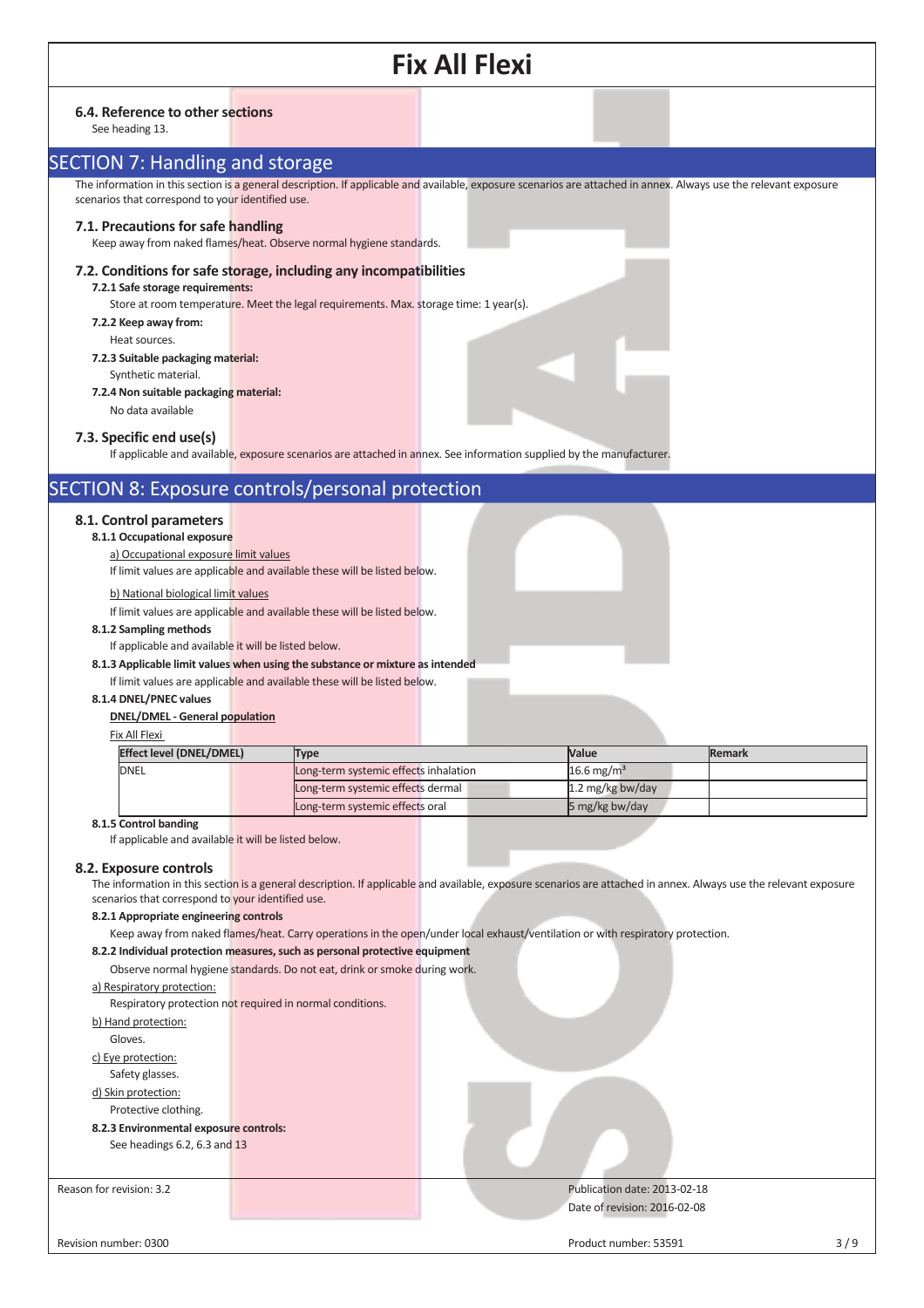|                                                                   |                                                                                                   | 17 LII 11671                                           |  |  |  |  |
|-------------------------------------------------------------------|---------------------------------------------------------------------------------------------------|--------------------------------------------------------|--|--|--|--|
|                                                                   |                                                                                                   |                                                        |  |  |  |  |
| <b>SECTION 9: Physical and chemical properties</b>                |                                                                                                   |                                                        |  |  |  |  |
|                                                                   |                                                                                                   |                                                        |  |  |  |  |
| Physical form                                                     | 9.1. Information on basic physical and chemical properties<br>Paste                               |                                                        |  |  |  |  |
| Odour                                                             | Characteristic odour                                                                              |                                                        |  |  |  |  |
| Odour threshold                                                   | No data available                                                                                 |                                                        |  |  |  |  |
| Colour                                                            |                                                                                                   | Variable in colour, depending on the composition       |  |  |  |  |
| Particle size                                                     | No data available                                                                                 |                                                        |  |  |  |  |
| <b>Explosion limits</b>                                           | No data available                                                                                 |                                                        |  |  |  |  |
| Flammability                                                      |                                                                                                   |                                                        |  |  |  |  |
| Log Kow                                                           |                                                                                                   | Not easily combustible<br>Not applicable (mixture)     |  |  |  |  |
| Dynamic viscosity                                                 | No data available                                                                                 |                                                        |  |  |  |  |
| Kinematic viscosity                                               | No data available                                                                                 |                                                        |  |  |  |  |
| Melting point                                                     | No data available                                                                                 |                                                        |  |  |  |  |
| <b>Boiling point</b>                                              | No data available                                                                                 |                                                        |  |  |  |  |
| Flash point                                                       | No data available                                                                                 |                                                        |  |  |  |  |
| Evaporation rate                                                  | No data available                                                                                 |                                                        |  |  |  |  |
| Relative vapour density                                           | No data available                                                                                 |                                                        |  |  |  |  |
| Vapour pressure                                                   | No data available                                                                                 |                                                        |  |  |  |  |
| Solubility                                                        | water; insoluble                                                                                  |                                                        |  |  |  |  |
|                                                                   | organic solvents ; soluble                                                                        |                                                        |  |  |  |  |
| Relative density                                                  | $1.6$ ; 20 °C                                                                                     |                                                        |  |  |  |  |
| Decomposition temperature                                         | No data available                                                                                 |                                                        |  |  |  |  |
| Auto-ignition temperature                                         | No data available                                                                                 |                                                        |  |  |  |  |
| <b>Explosive properties</b>                                       |                                                                                                   | No chemical group associated with explosive properties |  |  |  |  |
| Oxidising properties                                              |                                                                                                   | No chemical group associated with oxidising properties |  |  |  |  |
| рH                                                                | No data available                                                                                 |                                                        |  |  |  |  |
| 9.2. Other information                                            |                                                                                                   |                                                        |  |  |  |  |
| Surface tension                                                   | No data available                                                                                 |                                                        |  |  |  |  |
| Absolute density                                                  | 1600 kg/m <sup>3</sup> ; 20 °C                                                                    |                                                        |  |  |  |  |
|                                                                   |                                                                                                   |                                                        |  |  |  |  |
| SECTION 10: Stability and reactivity                              |                                                                                                   |                                                        |  |  |  |  |
|                                                                   |                                                                                                   |                                                        |  |  |  |  |
| 10.1. Reactivity                                                  |                                                                                                   |                                                        |  |  |  |  |
| Heating increases the fire hazard. No data available.             |                                                                                                   |                                                        |  |  |  |  |
| 10.2. Chemical stability                                          |                                                                                                   |                                                        |  |  |  |  |
| Stable under normal conditions.                                   |                                                                                                   |                                                        |  |  |  |  |
|                                                                   |                                                                                                   |                                                        |  |  |  |  |
| 10.3. Possibility of hazardous reactions                          |                                                                                                   |                                                        |  |  |  |  |
| No data available.                                                |                                                                                                   |                                                        |  |  |  |  |
| 10.4. Conditions to avoid                                         |                                                                                                   |                                                        |  |  |  |  |
| Keep away from naked flames/heat.                                 |                                                                                                   |                                                        |  |  |  |  |
|                                                                   |                                                                                                   |                                                        |  |  |  |  |
| 10.5. Incompatible materials<br>No data available.                |                                                                                                   |                                                        |  |  |  |  |
|                                                                   |                                                                                                   |                                                        |  |  |  |  |
| 10.6. Hazardous decomposition products                            |                                                                                                   |                                                        |  |  |  |  |
|                                                                   | Upon combustion: formation of CO, CO2 and small quantities of nitrous vapours, hydrogen chloride. |                                                        |  |  |  |  |
|                                                                   |                                                                                                   |                                                        |  |  |  |  |
| <b>SECTION 11: Toxicological information</b>                      |                                                                                                   |                                                        |  |  |  |  |
|                                                                   |                                                                                                   |                                                        |  |  |  |  |
| 11.1. Information on toxicological effects<br>11.1.1 Test results |                                                                                                   |                                                        |  |  |  |  |
|                                                                   |                                                                                                   |                                                        |  |  |  |  |
| <b>Acute toxicity</b>                                             |                                                                                                   |                                                        |  |  |  |  |
|                                                                   |                                                                                                   |                                                        |  |  |  |  |
| Fix All Flexi<br>No (test) data on the mixture available          |                                                                                                   |                                                        |  |  |  |  |
|                                                                   |                                                                                                   |                                                        |  |  |  |  |
|                                                                   |                                                                                                   |                                                        |  |  |  |  |
|                                                                   |                                                                                                   |                                                        |  |  |  |  |
|                                                                   |                                                                                                   |                                                        |  |  |  |  |
|                                                                   |                                                                                                   |                                                        |  |  |  |  |
|                                                                   |                                                                                                   |                                                        |  |  |  |  |
| Reason for revision: 3.2                                          |                                                                                                   | Publication date: 2013-02-18                           |  |  |  |  |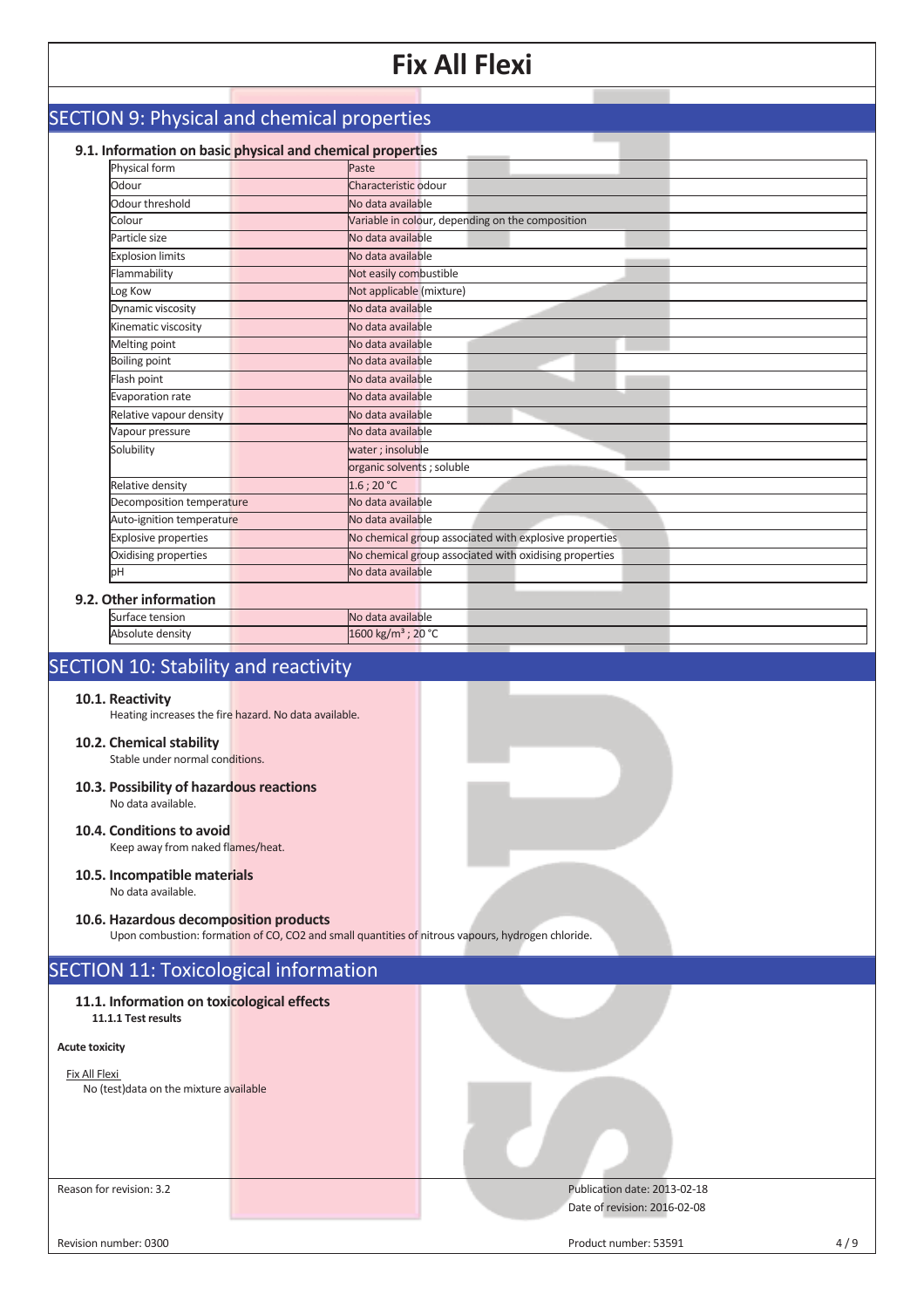| <b>Route of exposure</b>                                 | Parameter       | Method                      |            | Value                | <b>Exposure time</b>             | <b>Species</b>               | Value<br>determination                                                                                                                    | <b>Remark</b>                     |
|----------------------------------------------------------|-----------------|-----------------------------|------------|----------------------|----------------------------------|------------------------------|-------------------------------------------------------------------------------------------------------------------------------------------|-----------------------------------|
| Oral                                                     | LD50            |                             |            | > 2000 mg/kg         |                                  | Rat                          | Literature study                                                                                                                          |                                   |
| Dermal                                                   | LD50            |                             |            | > 2000 mg/kg         |                                  | Rat                          | Literature study                                                                                                                          |                                   |
| Judgement is based on the relevant ingredients           |                 |                             |            |                      |                                  |                              |                                                                                                                                           |                                   |
| Conclusion                                               |                 |                             |            |                      |                                  |                              |                                                                                                                                           |                                   |
| Not classified for acute toxicity                        |                 |                             |            |                      |                                  |                              |                                                                                                                                           |                                   |
| Corrosion/irritation                                     |                 |                             |            |                      |                                  |                              |                                                                                                                                           |                                   |
| Fix All Flexi                                            |                 |                             |            |                      |                                  |                              |                                                                                                                                           |                                   |
| No (test) data on the mixture available                  |                 |                             |            |                      |                                  |                              |                                                                                                                                           |                                   |
| Judgement is based on the relevant ingredients           |                 |                             |            |                      |                                  |                              |                                                                                                                                           |                                   |
| Conclusion                                               |                 |                             |            |                      |                                  |                              |                                                                                                                                           |                                   |
| Not classified as irritating to the skin                 |                 |                             |            |                      |                                  |                              |                                                                                                                                           |                                   |
| Not classified as irritating to the eyes                 |                 |                             |            |                      |                                  |                              |                                                                                                                                           |                                   |
| Not classified as irritating to the respiratory system   |                 |                             |            |                      |                                  |                              |                                                                                                                                           |                                   |
| Respiratory or skin sensitisation                        |                 |                             |            |                      |                                  |                              |                                                                                                                                           |                                   |
|                                                          |                 |                             |            |                      |                                  |                              |                                                                                                                                           |                                   |
| Fix All Flexi                                            |                 |                             |            |                      |                                  |                              |                                                                                                                                           |                                   |
| No (test) data on the mixture available                  |                 |                             |            |                      |                                  |                              |                                                                                                                                           |                                   |
|                                                          |                 |                             |            |                      |                                  |                              | reaction mass of: N,N'-ethane-1,2-diylbis(hexanamide)/12-hydroxy-N-[2-[(1-oxyhexyl)amino]ethyl]octadecanamide/N,N'-ethane-1,2-diylbis(12- |                                   |
| hydroxyoctadecanamide)                                   |                 |                             |            |                      |                                  |                              |                                                                                                                                           |                                   |
| Route of exposure Result                                 |                 | <b>Method</b>               |            | <b>Exposure time</b> | <b>Observation time</b><br>point | <b>Species</b>               | <b>Value determination Remark</b>                                                                                                         |                                   |
|                                                          |                 | <b>OECD 429</b>             |            |                      |                                  |                              |                                                                                                                                           |                                   |
| Skin                                                     | Not sensitizing |                             |            |                      |                                  | Mouse                        | <b>Experimental value</b>                                                                                                                 |                                   |
| Judgement is based on the relevant ingredients           |                 |                             |            |                      |                                  |                              |                                                                                                                                           |                                   |
| Conclusion                                               |                 |                             |            |                      |                                  |                              |                                                                                                                                           |                                   |
| Not classified as sensitizing for skin                   |                 |                             |            |                      |                                  |                              |                                                                                                                                           |                                   |
| Not classified as sensitizing for inhalation             |                 |                             |            |                      |                                  |                              |                                                                                                                                           |                                   |
|                                                          |                 |                             |            |                      |                                  |                              |                                                                                                                                           |                                   |
| Specific target organ toxicity                           |                 |                             |            |                      |                                  |                              |                                                                                                                                           |                                   |
|                                                          |                 |                             |            |                      |                                  |                              |                                                                                                                                           |                                   |
|                                                          |                 |                             |            |                      |                                  |                              |                                                                                                                                           |                                   |
| Fix All Flexi<br>No (test) data on the mixture available |                 |                             |            |                      |                                  |                              |                                                                                                                                           |                                   |
|                                                          |                 |                             |            |                      |                                  |                              |                                                                                                                                           |                                   |
| hydroxyoctadecanamide)                                   |                 |                             |            |                      |                                  |                              | reaction mass of: N,N'-ethane-1,2-diylbis(hexanamide)/12-hydroxy-N-[2-[(1-oxyhexyl)amino]ethyl]octadecanamide/N,N'-ethane-1,2-diylbis(12- |                                   |
| Route of exposure Parameter                              |                 | Method                      | Value      | Organ                | <b>Effect</b>                    | <b>Exposure time</b>         | <b>Species</b>                                                                                                                            | Value                             |
| Oral                                                     | <b>NOAEL</b>    |                             | 1000 mg/kg |                      | No effect                        | $28 \text{ day}(s)$          | Rat                                                                                                                                       | determination<br>Literature study |
|                                                          |                 |                             | bw/day     |                      |                                  |                              |                                                                                                                                           |                                   |
| Judgement is based on the relevant ingredients           |                 |                             |            |                      |                                  |                              |                                                                                                                                           |                                   |
| Conclusion                                               |                 |                             |            |                      |                                  |                              |                                                                                                                                           |                                   |
| Not classified for subchronic toxicity                   |                 |                             |            |                      |                                  |                              |                                                                                                                                           |                                   |
|                                                          |                 |                             |            |                      |                                  |                              |                                                                                                                                           |                                   |
| Mutagenicity (in vitro)                                  |                 |                             |            |                      |                                  |                              |                                                                                                                                           |                                   |
|                                                          |                 |                             |            |                      |                                  |                              |                                                                                                                                           |                                   |
| Fix All Flexi                                            |                 |                             |            |                      |                                  |                              |                                                                                                                                           |                                   |
| No (test) data on the mixture available                  |                 |                             |            |                      |                                  |                              |                                                                                                                                           |                                   |
|                                                          |                 |                             |            |                      |                                  |                              | reaction mass of: N,N'-ethane-1,2-diylbis(hexanamide)/12-hydroxy-N-[2-[(1-oxyhexyl)amino]ethyl]octadecanamide/N,N'-ethane-1,2-diylbis(12- |                                   |
| hydroxyoctadecanamide)                                   |                 |                             |            |                      |                                  |                              |                                                                                                                                           |                                   |
| <b>Result</b>                                            |                 | <b>Method</b>               |            |                      | <b>Test substrate</b>            | <b>Effect</b>                |                                                                                                                                           | <b>Value determination</b>        |
| Negative                                                 |                 | Ames test                   |            |                      | Bacteria (S.typhimurium)         |                              |                                                                                                                                           | Literature study                  |
| Negative                                                 |                 | Ames test                   |            |                      | Escherichia coli                 |                              |                                                                                                                                           | Literature study                  |
| Negative                                                 |                 | Chromosome aberration assay |            |                      | Human lymphocytes                |                              |                                                                                                                                           | Literature study                  |
|                                                          |                 |                             |            |                      |                                  |                              |                                                                                                                                           |                                   |
| Mutagenicity (in vivo)                                   |                 |                             |            |                      |                                  |                              |                                                                                                                                           |                                   |
| Fix All Flexi                                            |                 |                             |            |                      |                                  |                              |                                                                                                                                           |                                   |
| No (test) data on the mixture available                  |                 |                             |            |                      |                                  |                              |                                                                                                                                           |                                   |
|                                                          |                 |                             |            |                      |                                  |                              |                                                                                                                                           |                                   |
| Carcinogenicity                                          |                 |                             |            |                      |                                  |                              |                                                                                                                                           |                                   |
|                                                          |                 |                             |            |                      |                                  |                              |                                                                                                                                           |                                   |
| Fix All Flexi<br>No (test) data on the mixture available |                 |                             |            |                      |                                  |                              |                                                                                                                                           |                                   |
|                                                          |                 |                             |            |                      |                                  |                              |                                                                                                                                           |                                   |
|                                                          |                 |                             |            |                      |                                  |                              |                                                                                                                                           |                                   |
| Reason for revision: 3.2                                 |                 |                             |            |                      |                                  | Publication date: 2013-02-18 |                                                                                                                                           |                                   |
|                                                          |                 |                             |            |                      |                                  | Date of revision: 2016-02-08 |                                                                                                                                           |                                   |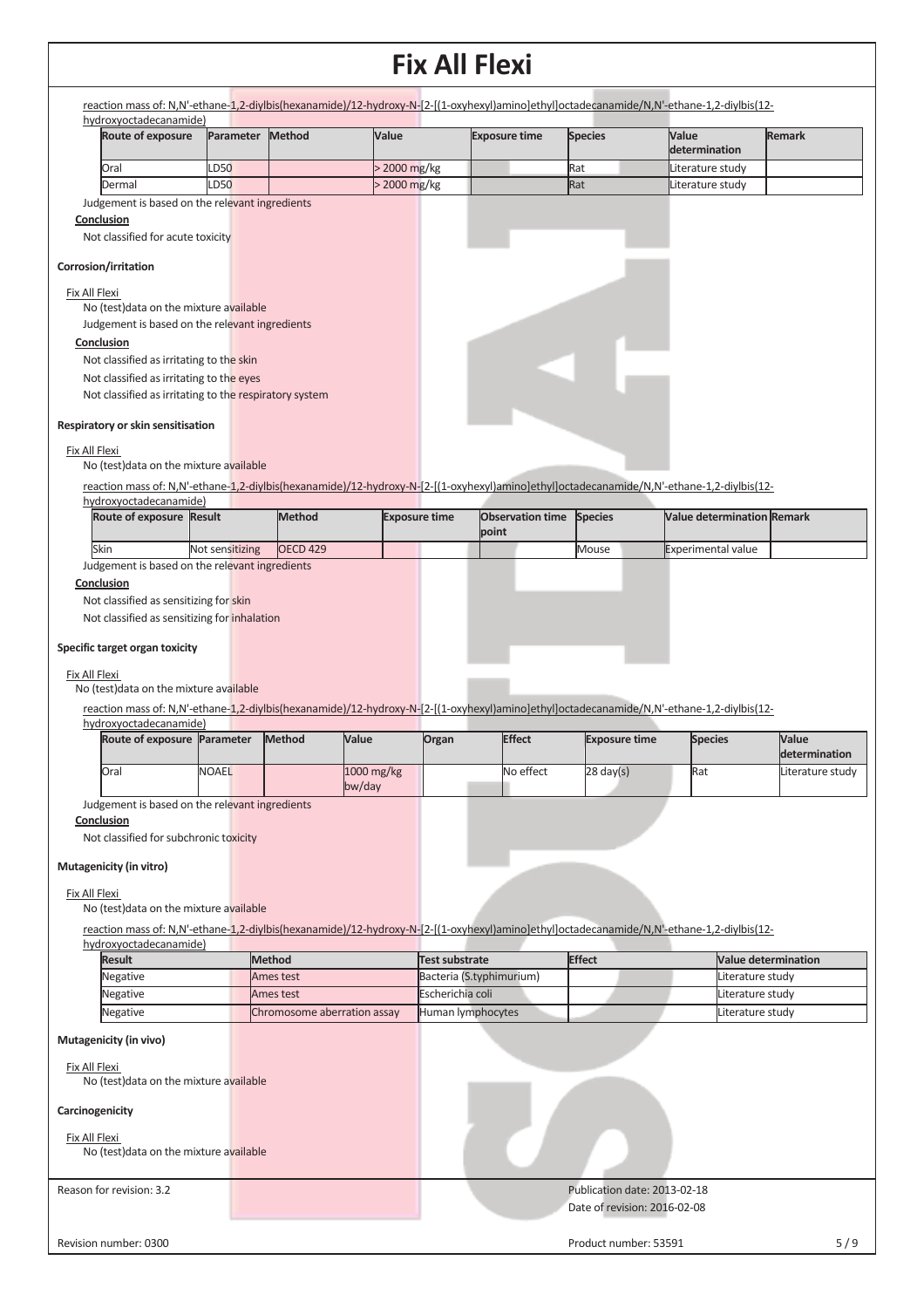

#### No (test)data on the mixture available

reaction mass of: N,N'-ethane-1,2-diylbis(hexanamide)/12-hydroxy-N-[2-[(1-oxyhexyl)amino]ethyl]octadecanamide/N,N'-ethane-1,2-diylbis(12-

|                                                    | Parameter        | Method      | Value             | <b>Duration</b>     | <b>Species</b>         | Test design           | Fresh/salt<br>water | Value determination       |
|----------------------------------------------------|------------------|-------------|-------------------|---------------------|------------------------|-----------------------|---------------------|---------------------------|
| Acute toxicity fishes                              | LC50             |             | $>1000$ mg/l      | 96 h                | Oncorhynchus<br>mykiss |                       |                     | Literature study          |
| Acute toxicity invertebrates                       | EC <sub>50</sub> |             | $>1000$ mg/l      | 48 h                | Daphnia magna          |                       |                     | Literature study          |
| Toxicity algae and other aquatic EC50<br>plants    |                  | EPIWIN 3.10 | $85 \text{ mg}$ / | 96 h                | Algae                  |                       |                     | Calculated value          |
| Long-term toxicity aquatic<br><i>invertebrates</i> | <b>NOEC</b>      |             | $0.9$ mg/l        | $21 \text{ day(s)}$ | Daphnia magna          | Semi-static<br>system | Fresh water         | <b>Experimental value</b> |

Judgement is based on the relevant ingredients

#### **Conclusion**

Not classified as dangerous for the environment according to the criteria of Regulation (EC) No 1272/2008

#### **12.2. Persistence and degradability**

reaction mass of: N,N'-ethane-1,2-diylbis(hexanamide)/12-hydroxy-N-[2-[(1-oxyhexyl)amino]ethyl]octadecanamide/N,N'-ethane-1,2-diylbis(12 hydroxyoctadecanamide)

**Biodegradation water**

| <b>Methon</b> | <b>Value</b> | ratior            | Nalue determination    |
|---------------|--------------|-------------------|------------------------|
|               | 20 %         | loo<br>davls<br>ັ | rature studv<br>∟iter′ |

#### **Conclusion**

Contains non readily biodegradable component(s)

#### **12.3. Bioaccumulative potential**

| Log Kow                                             |                          |       |                                                                                                                                           |                            |
|-----------------------------------------------------|--------------------------|-------|-------------------------------------------------------------------------------------------------------------------------------------------|----------------------------|
| <b>Method</b>                                       | <b>Remark</b>            | Value | Temperature                                                                                                                               | <b>Value determination</b> |
|                                                     | Not applicable (mixture) |       |                                                                                                                                           |                            |
|                                                     |                          |       | reaction mass of: N,N'-ethane-1,2-diylbis(hexanamide)/12-hydroxy-N-[2-[(1-oxyhexyl)amino]ethyl]octadecanamide/N,N'-ethane-1,2-diylbis(12- |                            |
| hydroxyoctadecanamide)                              |                          |       |                                                                                                                                           |                            |
| Log Kow                                             |                          |       |                                                                                                                                           |                            |
| <b>Method</b>                                       | <b>Remark</b>            | Value | Temperature                                                                                                                               | <b>Value determination</b> |
| EU Method A.8                                       |                          | > 6   |                                                                                                                                           | <b>Experimental value</b>  |
| Conclusion<br>Contains bioaccumulative component(s) |                          |       |                                                                                                                                           |                            |
| 12.4. Mobility in soil<br>Reason for revision: 3.2  |                          |       | Publication date: 2013-02-18                                                                                                              |                            |
|                                                     |                          |       | Date of revision: 2016-02-08                                                                                                              |                            |
| Revision number: 0300                               |                          |       | Product number: 53591                                                                                                                     |                            |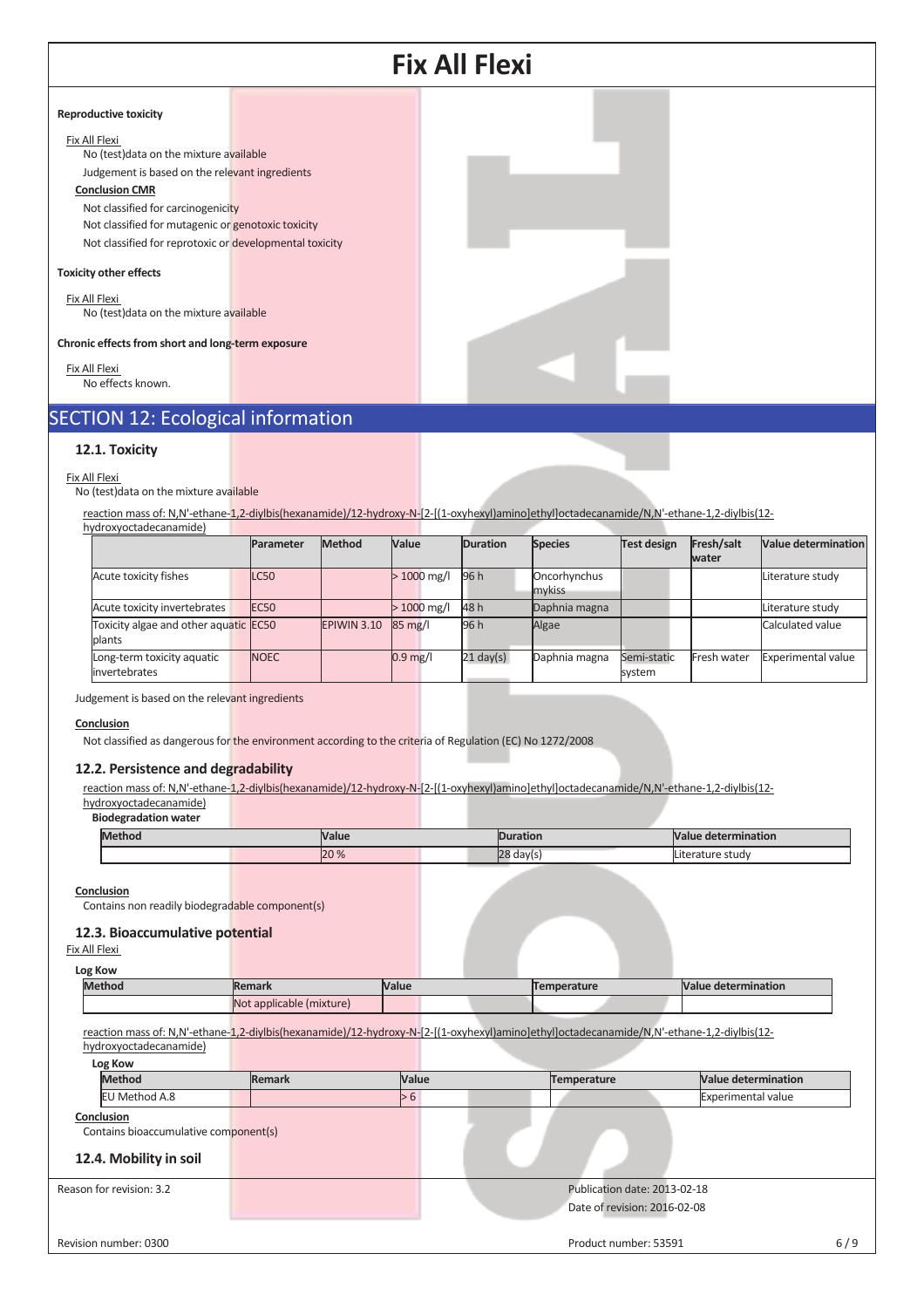#### Contains component(s) that adsorb(s) into the soil

#### **12.5. Results of PBT and vPvB assessment**

Due to insufficient data no statement can be made whether the component(s) fulfil(s) the criteria of PBT and vPvB according to Annex XIII of Regulation (EC) No 1907/2006.

#### **12.6. Other adverse effects**

Fix All Flexi

#### **Global warming potential (GWP)**

None of the known components is included in the list of fluorinated greenhouse gases (Regulation (EU) No 517/2014)

#### **Ozone-depleting potential (ODP)**

Not classified as dangerous for the ozone layer (Regulation (EC) No 1005/2009)

reaction mass of: N,N'-ethane-1,2-diylbis(hexanamide)/12-hydroxy-N-[2-[(1-oxyhexyl)amino]ethyl]octadecanamide/N,N'-ethane-1,2-diylbis(12 hydroxyoctadecanamide)

### **Ground water**

Ground water pollutant

### SECTION 13: Disposal considerations

The information in this section is a general description. If applicable and available, exposure scenarios are attached in annex. Always use the relevant exposure scenarios that correspond to your identified use.

#### **13.1. Waste treatment methods**

#### **13.1.1 Provisions relating to waste**

Can be considered as non-hazardous waste according to Regulation (EU) No 1357/2014.

Waste material code (Directive 2008/98/EC, Decision 2000/0532/EC).

08 04 10 (wastes from MFSU of adhesives and sealants (including waterproofing products): waste adhesives and sealants other than those mentioned in 08 04 09). Depending on branch of industry and production process, also other waste codes may be applicable.

#### **13.1.2 Disposal methods**

Recycle/reuse. Remove to an authorized incinerator equipped with an afterburner and a flue gas scrubber with energy recovery. Remove waste in accordance with local and/or national regulations. Do not discharge into drains or the environment.

#### **13.1.3 Packaging/Container**

Waste material code packaging (Directive 2008/98/EC). 15 01 02 (plastic packaging).

### SECTION 14: Transport information

#### **Road (ADR)**

| noau (ADN)                               |                              |     |
|------------------------------------------|------------------------------|-----|
| 14.1. UN number                          |                              |     |
| Transport                                | Not subject                  |     |
| 14.2. UN proper shipping name            |                              |     |
| 14.3. Transport hazard class(es)         |                              |     |
| Hazard identification number             |                              |     |
| <b>Class</b>                             |                              |     |
| Classification code                      |                              |     |
| 14.4. Packing group                      |                              |     |
| Packing group                            |                              |     |
| Labels                                   |                              |     |
| 14.5. Environmental hazards              |                              |     |
| Environmentally hazardous substance mark | no                           |     |
| 14.6. Special precautions for user       |                              |     |
| Special provisions                       |                              |     |
| Limited quantities                       |                              |     |
| Rail (RID)                               |                              |     |
| 14.1. UN number                          |                              |     |
| Transport                                | Not subject                  |     |
| 14.2. UN proper shipping name            |                              |     |
| 14.3. Transport hazard class(es)         |                              |     |
| Hazard identification number             |                              |     |
| <b>Class</b>                             |                              |     |
| Classification code                      |                              |     |
| 14.4. Packing group                      |                              |     |
| Packing group                            |                              |     |
| Labels                                   |                              |     |
|                                          |                              |     |
| Reason for revision: 3.2                 | Publication date: 2013-02-18 |     |
|                                          | Date of revision: 2016-02-08 |     |
|                                          |                              |     |
| Revision number: 0300                    | Product number: 53591        | 7/9 |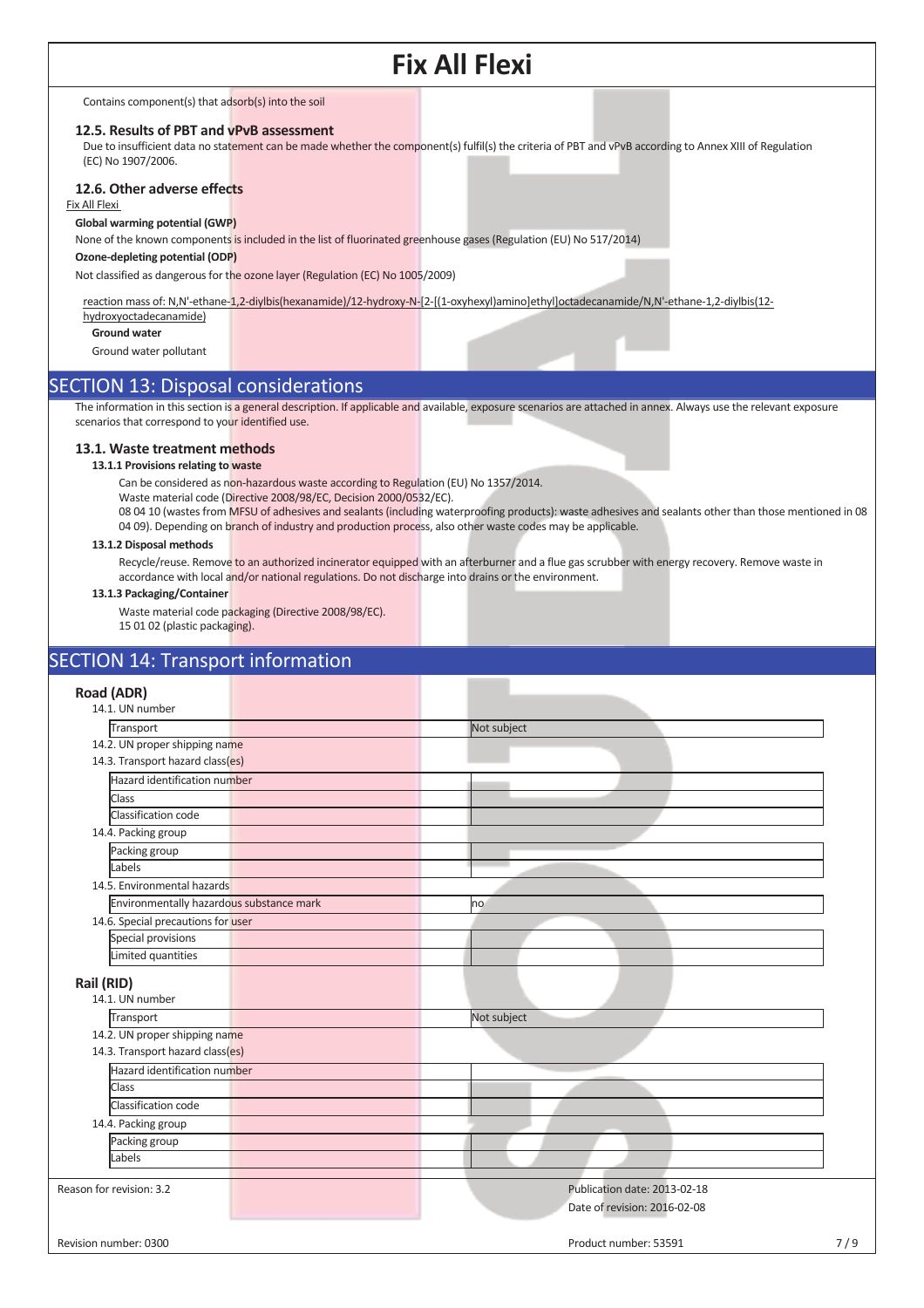|                                                                                          | <b>Fix All Flexi</b>                                                                                 |
|------------------------------------------------------------------------------------------|------------------------------------------------------------------------------------------------------|
| 14.5. Environmental hazards                                                              |                                                                                                      |
| Environmentally hazardous substance mark                                                 | no                                                                                                   |
| 14.6. Special precautions for user                                                       |                                                                                                      |
| Special provisions                                                                       |                                                                                                      |
| Limited quantities                                                                       |                                                                                                      |
| <b>Inland waterways (ADN)</b><br>14.1. UN number                                         |                                                                                                      |
| Transport                                                                                | Not subject                                                                                          |
| 14.2. UN proper shipping name<br>14.3. Transport hazard class(es)                        |                                                                                                      |
| Class                                                                                    |                                                                                                      |
| Classification code                                                                      |                                                                                                      |
| 14.4. Packing group                                                                      |                                                                                                      |
| Packing group                                                                            |                                                                                                      |
| Labels                                                                                   |                                                                                                      |
| 14.5. Environmental hazards                                                              |                                                                                                      |
| Environmentally hazardous substance mark                                                 | no                                                                                                   |
| 14.6. Special precautions for user                                                       |                                                                                                      |
| Special provisions                                                                       |                                                                                                      |
| Limited quantities                                                                       |                                                                                                      |
|                                                                                          |                                                                                                      |
| Sea (IMDG/IMSBC)<br>14.1. UN number                                                      |                                                                                                      |
| Transport                                                                                | Not subject                                                                                          |
| 14.2. UN proper shipping name                                                            |                                                                                                      |
| 14.3. Transport hazard class(es)                                                         |                                                                                                      |
| Class                                                                                    |                                                                                                      |
| 14.4. Packing group                                                                      |                                                                                                      |
| Packing group                                                                            |                                                                                                      |
| Labels                                                                                   |                                                                                                      |
| 14.5. Environmental hazards                                                              |                                                                                                      |
| Marine pollutant                                                                         |                                                                                                      |
| Environmentally hazardous substance mark                                                 | no                                                                                                   |
| 14.6. Special precautions for user                                                       |                                                                                                      |
| Special provisions                                                                       |                                                                                                      |
| Limited quantities                                                                       |                                                                                                      |
| 14.7. Transport in bulk according to Annex II of Marpol and the IBC Code                 |                                                                                                      |
| Annex II of MARPOL 73/78                                                                 |                                                                                                      |
| Air (ICAO-TI/IATA-DGR)<br>14.1. UN number                                                |                                                                                                      |
| Transport                                                                                | Not subject                                                                                          |
| 14.2. UN proper shipping name                                                            |                                                                                                      |
| 14.3. Transport hazard class(es)                                                         |                                                                                                      |
| Class                                                                                    |                                                                                                      |
| 14.4. Packing group                                                                      |                                                                                                      |
| Packing group                                                                            |                                                                                                      |
| Labels                                                                                   |                                                                                                      |
| 14.5. Environmental hazards                                                              |                                                                                                      |
|                                                                                          |                                                                                                      |
| Environmentally hazardous substance mark                                                 | no                                                                                                   |
| 14.6. Special precautions for user                                                       |                                                                                                      |
| Special provisions                                                                       |                                                                                                      |
| Passenger and cargo transport: limited quantities: maximum net quantity<br>per packaging |                                                                                                      |
| <b>SECTION 15: Regulatory information</b>                                                |                                                                                                      |
|                                                                                          | 15.1. Safety, health and environmental regulations/legislation specific for the substance or mixture |
|                                                                                          |                                                                                                      |
| <b>European legislation:</b>                                                             |                                                                                                      |

VOC content Directive 2010/75/EU

|                          | <b>VOC content</b> |  | <b>Remark</b>                                                |     |
|--------------------------|--------------------|--|--------------------------------------------------------------|-----|
|                          | < 1.2693 %         |  |                                                              |     |
| Reason for revision: 3.2 |                    |  | Publication date: 2013-02-18<br>Date of revision: 2016-02-08 |     |
| Revision number: 0300    |                    |  | Product number: 53591                                        | 8/9 |